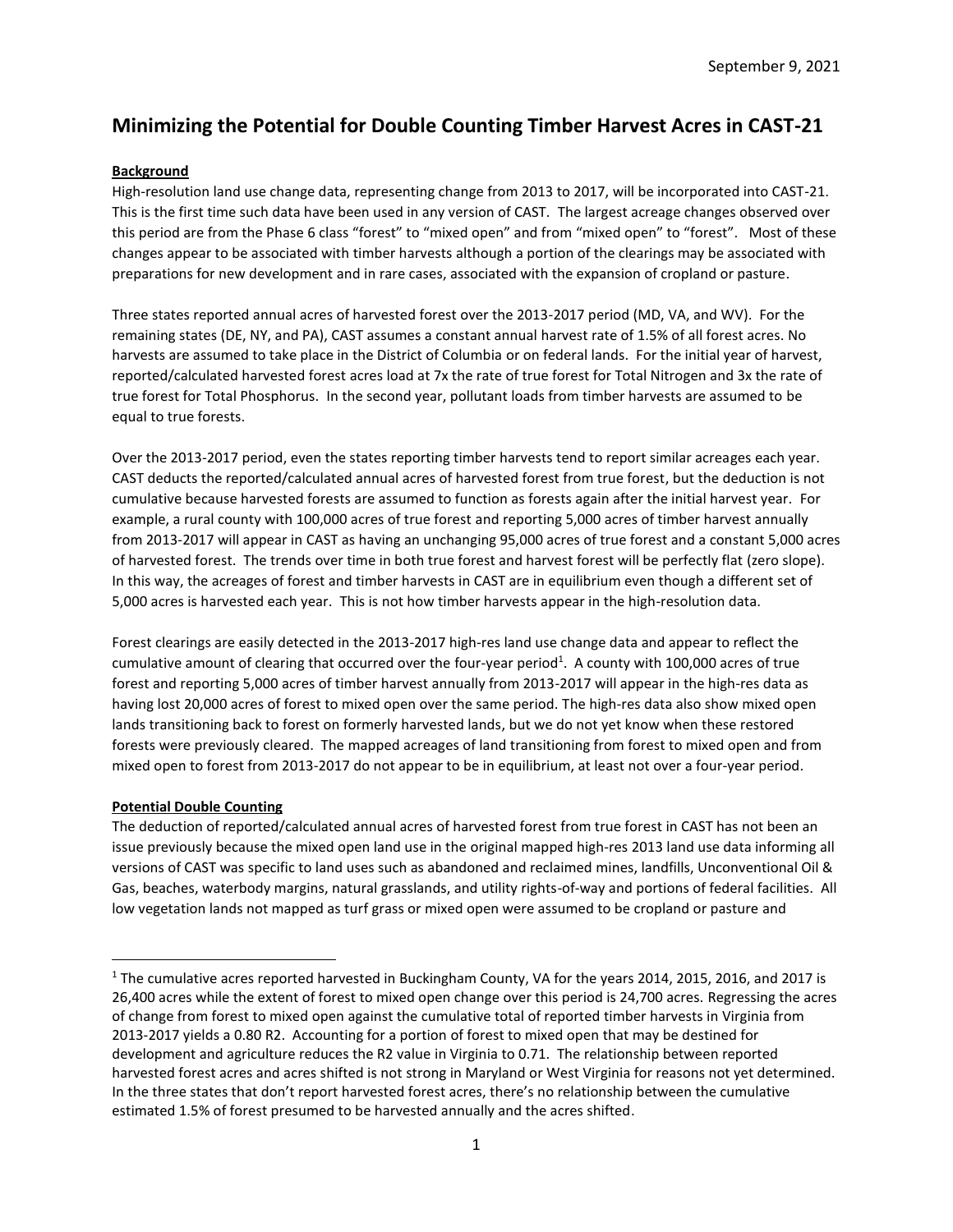therefore recent timber harvests were often confused with and mapped as pasture in the original 2013 land use dataset.

For the 2013 to 2017 high-res land use change product (and all future high-res land use products), a concerted effort was made to accurately map cropland and pasture and differentiate it from mixed open land. In addition, 30 years of annual land use data from Landsat Imagery was introduced to the classification process enabling the mapping of forest harvest histories. The mixed open class has thus been redefined to include not only extractive lands and utility rights-of-way but all barren lands in preparation for construction, fallow lands undergoing succession, and recent timber harvests (I.e., lands that transitioned from forest to mixed open with historical evidence of rotation over the past 30 years). Given this expanded definition of mixed open, deducting reported/calculated annual acres of harvested forest from true forest will partially<sup>2</sup> double count the loading consequences of harvested forests which are now mapped as mixed open.

#### **Solution**

To minimize the potential for partial double counting while preserving the agreed upon decision rules in CAST, lands that were classed as forest in 2013 and mixed open in 2017 should be reclassified as forest. However, a portion of these recently cleared lands are not harvested with the intent of replanting but harvested to prepare for future development or agriculture. Therefore, only the portion of cleared forest that is expected to be replanted or managed for timber should be reclassified as forest. In counties with significant amounts of timber harvest that also report harvested acres to the Chesapeake Bay Program Office, double counting will all but be eliminated. In counties with minimal timber harvest activity, the acres shifted will likely be minimal because there will be few acres mapped transitioning from forest to mixed open.

The following formula and change matrix (aka "pivot table") below illustrate how this calculation was done. The acres of forest in 2013 transitioning to mixed open in 2017 (pink-ish) were multiplied by the proportion of mixed open in 2013 transitioning back to forest in 2017 (blue) over the total amount of mixed open conversion (yellow).

| Table 1. Tilgii-les Lanu Ose Change Matrix for the Chesapeake Bay Watersheu, 2013-2017 |       |            |                          |                |            |                          |                           |                          |                                     |                          |            |                |                          |          |     |
|----------------------------------------------------------------------------------------|-------|------------|--------------------------|----------------|------------|--------------------------|---------------------------|--------------------------|-------------------------------------|--------------------------|------------|----------------|--------------------------|----------|-----|
| T1-T2 LU $\ $ IR                                                                       |       | <b>INR</b> | <b>TCI</b>               | <b>TG</b>      | <b>TCT</b> | <b>FORE</b>              | <b>WLF</b>                | <b>WLO</b>               | <b>WLT</b>                          | lmo.                     | <b>CRP</b> | <b>PAS</b>     | <b>WAT</b>               | Loss     |     |
| <b>IR</b>                                                                              | ٠     | 56         | 1,143                    | 6              | 47         | 217                      | 3                         | $\Omega$                 | 0                                   | 24                       |            | $\overline{2}$ | <sup>0</sup>             | 1,499    |     |
| <b>INR</b>                                                                             | 598   | ٠          | 2,632                    | 4,652          | 532        | 230                      | 41                        | 12                       | 4                                   | 3,983                    | 442        | 1,124          | 16                       | 14,267   |     |
| <b>TCI</b>                                                                             | 114   | 1,307      |                          | 2,167          | 13         | 6                        | 11                        |                          | 0                                   | 2.703                    | 57         | 90             | 0                        | 6,470    |     |
| TG                                                                                     | 250   | 5,901      | $\Omega$                 |                | 11,197     | 354                      | 17                        | 3                        | 2                                   | 1,875                    | 45         | 69             | 13                       | 19,726   |     |
| <b>TCT</b>                                                                             | 104   | 5,954      | 0                        | 11,366         | ٠          | 99                       | ٠                         | ٠                        | $\sim$                              | 4.663                    | 398        | 424            | 4                        | 23,012   |     |
| <b>FORE</b>                                                                            | 1,152 | 15,165     | 17                       | 10,660         | 15,775     | ٠                        | ٠                         | ٠                        | $\sim$                              | 325,781                  | 8,069      | 8,572          | 143                      | 385,335  |     |
| <b>WLF</b>                                                                             | 0     | 0          | ÷.                       | 2              | ٠          | $\overline{\phantom{a}}$ | ٠                         | $\sim$                   | ٠                                   |                          | ٠          | ٠              | 0                        | 2        |     |
| <b>WLO</b>                                                                             |       | $\sim$     | ٠                        | $\overline{2}$ | ٠          | ٠                        | ٠                         | ٠                        | $\sim$                              |                          | ٠          | ٠              | $\overline{\phantom{a}}$ |          |     |
| <b>WLT</b>                                                                             | ٠     | ٠          | $\overline{\phantom{a}}$ | $\Omega$       | ٠          | ٠                        | ٠                         | $\overline{\phantom{a}}$ | ٠                                   | $\overline{\phantom{a}}$ | ٠          | ٠              | $\overline{\phantom{a}}$ | $\Omega$ |     |
| MO                                                                                     | 1,353 | 26,550     |                          | 28,069         | 830        | 99,624                   | ٠                         | ٠                        | ٠                                   |                          | 708        | 1,111          | 691                      | 158,937  | 63% |
| <b>CRP</b>                                                                             | 155   | 4,229      | $\Omega$                 | 424            | 77         | 4,659                    | ٠                         | $\overline{\phantom{a}}$ | ٠                                   | 2,523                    | ٠          | 384            | 163                      | 12,614   |     |
| PAS                                                                                    | 124   | 5,581      | $\Omega$                 | 768            | 222        | 10,897                   |                           |                          |                                     | 6,198                    | 647        |                | 76                       | 24,515   |     |
| <b>WAT</b>                                                                             | 1     | 103        |                          | $\overline{2}$ | 25         | 192                      | 14                        | 0                        | 9                                   | 264                      | 29         | 19             | $\sim$                   | 657      |     |
| Gain                                                                                   | 3,853 | 64,846     | 3,794                    | 58,118         | 28,719     | 116,278                  | 85                        | 17                       | 14                                  | 348,015                  | 10,396     | 11,795         | 1,108                    | 647,036  |     |
|                                                                                        |       |            |                          |                |            |                          |                           |                          |                                     |                          |            |                |                          |          |     |
| <b>TotGain</b>                                                                         | 3,853 | 64,846     | 3,794                    | 58,118         | 28,719     | 116,278                  | 85                        | 17                       | 14                                  | 348,015                  | 10,396     | 11,795         | 1,108                    |          |     |
| <b>TotLoss</b>                                                                         | 1,499 | 14,267     | 6,470                    | 19,726         | 23,012     | 385,335                  | $\overline{2}$            | $\overline{2}$           | 0                                   | 158,937                  | 12,614     | 24,515         | 657                      |          |     |
| <b>Net</b>                                                                             | 2,353 | 50,579     | (2,676)                  | 38,392         | 5,706      | (269,057)                | 83                        | 15                       | 14                                  | 189,077                  | (2,218)    | (12, 720)      | 450                      |          |     |
|                                                                                        |       |            |                          |                |            |                          |                           |                          |                                     |                          |            |                |                          |          |     |
|                                                                                        |       |            |                          |                | FORE -> MO |                          | <b>Pct Timber Harvest</b> |                          | <b>Acres shifted back to Forest</b> |                          |            |                |                          |          |     |
|                                                                                        |       |            |                          |                | 325,781    | *                        | 63%                       | Ξ                        | 204,203                             |                          |            |                |                          |          |     |

#### Acres shifted from mixed open to forest =

### FOREST -> MIXED OPEN \* ((MIXED OPEN -> FOREST) / (MIXED OPEN Loss))

Table 1. High-res Land Use Change Matrix for the Chesapeake Bay watershed, 2013-2017

 $2$  Mixed open generally loads slightly higher than true forest. If a county reports 500 acres of harvested forest, those acres will be assigned the load for harvested forest (7x TN and 3x TP). In addition, 500 acres of mapped mixed open land that used to be forest will contribute an increase in loads associated with the difference between forest and mixed open loading rates.